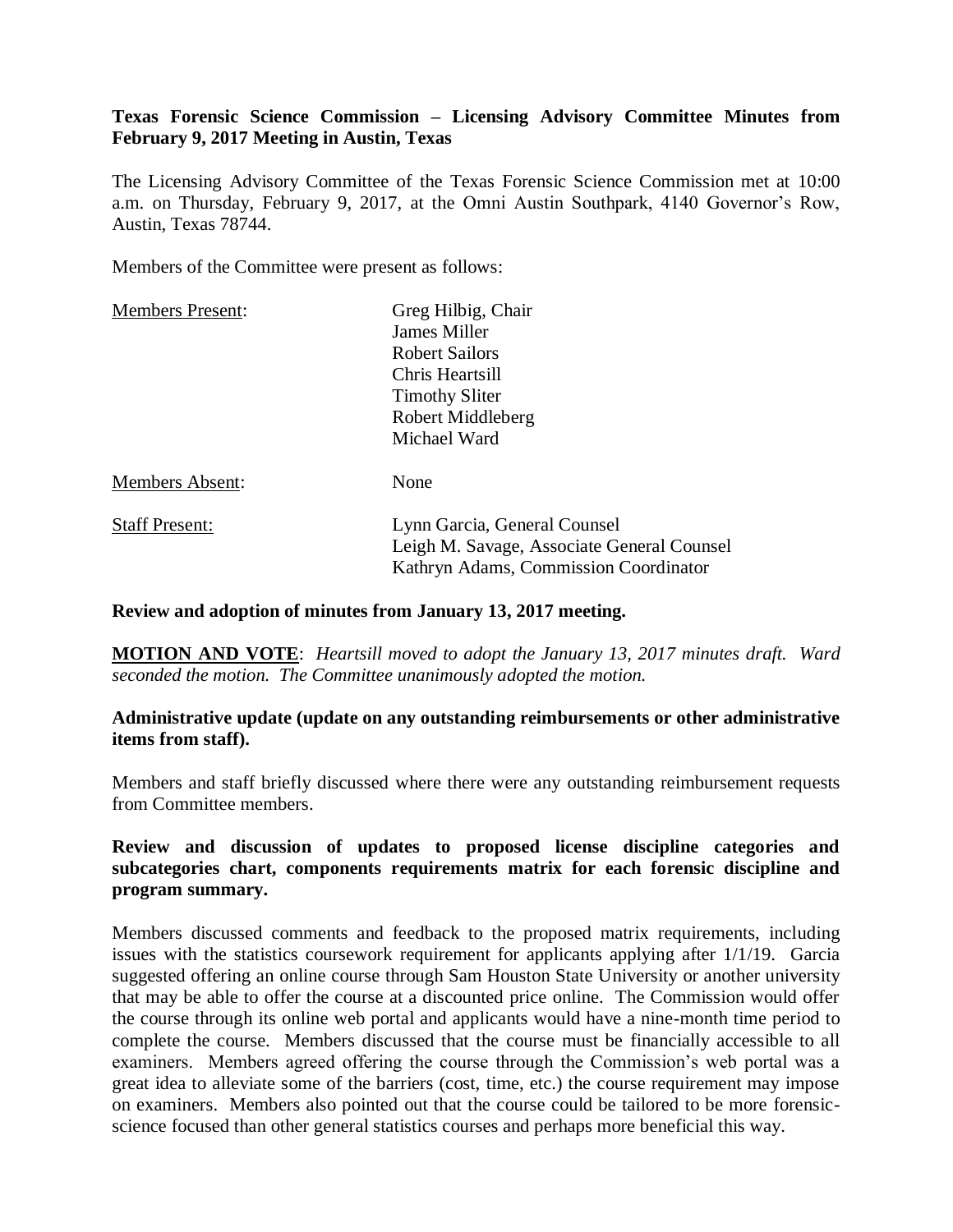**MOTION AND VOTE:** *Ward moved to have staff reach out to Sam Houston State University for assistance in developing an online statistics course for licensees. Miller seconded the motion. The Committee unanimously adopted the motion.*

Garcia will reach out to Professor Patrick Buzzini who teaches a course in statistics for the forensic science program at Sam Houston State University to begin discussion about possible online course development.

Members discussed ways to include laboratory-offered in-house continuing forensic education ("CFE") programs in the list of approved CFE programs that count towards credit for the license CFE requirements. Members proposed creating an application to apply for CFE credit for laboratories. The Commission or Committee would then approve the application and add the course to approved CFE credit in the system.

Members discussed whether certain certification body exams, if taken and passed by an examiner, should count to fulfill the proposed general forensic exam requirement to get a forensic analyst license in Texas. Members agreed to keep the option open at this time, but the consensus for now is that everyone should be required to take the general forensic exam. Members will ask the Commission decide at a later date whether certain certification body exams may fulfill the general exam requirement.

Members reviewed the separate requirements proposed for NIBIN examiners and agreed the proposed requirements should work. Miller will create a proposed list of knowledge-based competency requirements for NIBIN examiners and bring it to the next meeting for review by the Committee. Members discussed that NIBIN tech should be changed to firearm tech. Ward will work on the definition of firearm tech and bring to the Committee's next meeting.

Members suggested adding a waiver application for examiners who do not meet the education requirements and apply in Texas from labs outside of Texas and have 10 years of experience working in an accredited laboratory. Applicants should be required to demonstrate their contributions to the field of forensic science in which they work. The applicant's experience in an accredited laboratory must be within 2 years of their application in Texas to qualify for the waiver. All other requirements besides the education requirement would stand. Staff will work on drafting the language to add this option to the rules.

## **Review and discussion of proposed draft rules for Licensing Program to be presented to the Commission at its February 10, 2017 quarterly meeting.**

Garcia explained staff would present the program recommendations to new Commissioners at their quarterly meeting tomorrow. Staff will present a revised PowerPoint presentation that describes the background of the program and the proposed requirements as developed in the draft rules thus far. Commission members will review the proposed draft rules, address comments, make edits and/or revisions to the rules and present the final rules for adoption at its April 2017 quarterly meeting.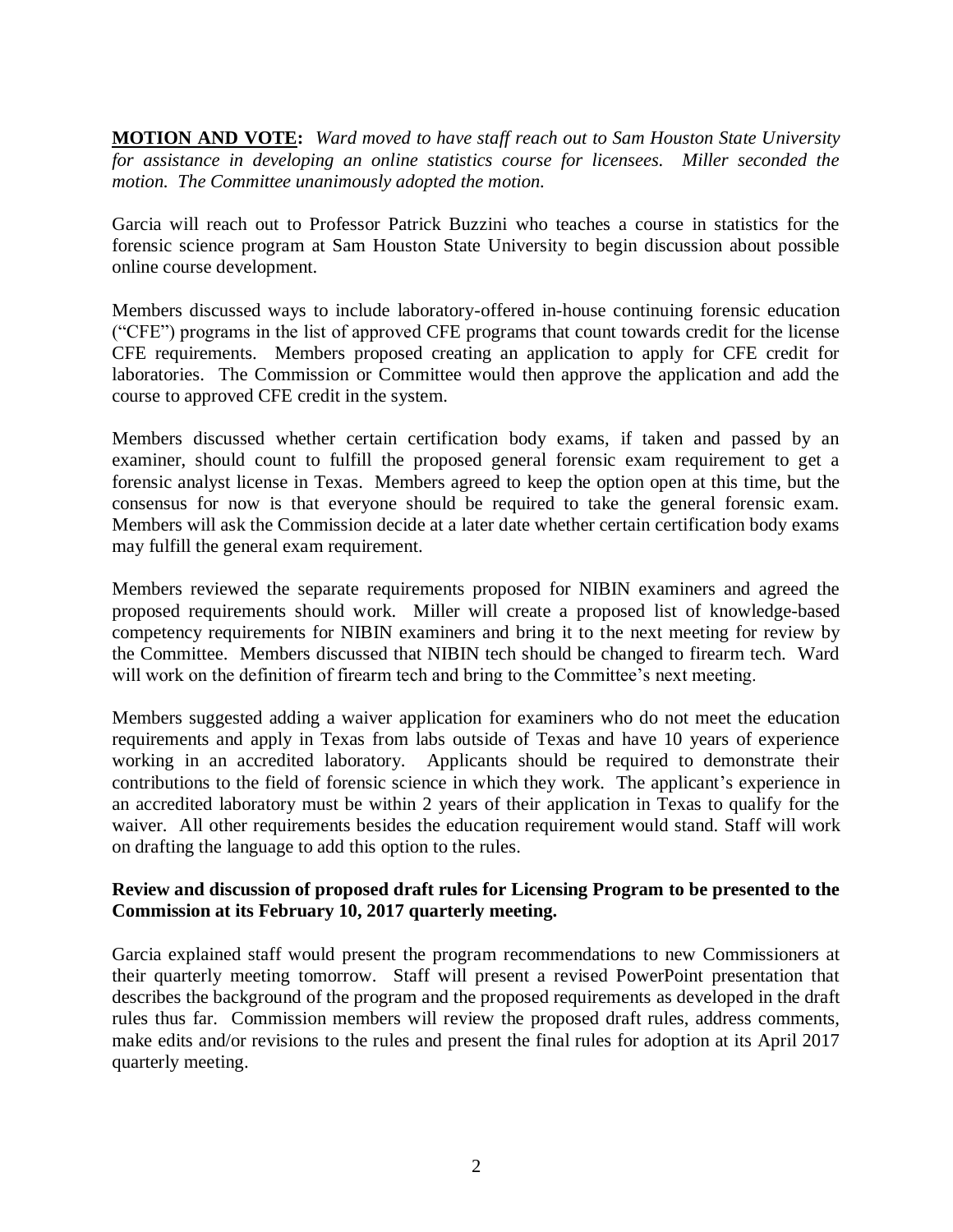**Discussion of proposed general exam requirement, including potential exam developer agreements, topics, structure and administration of the exam and discussion of whether recognized certification body exams may fulfill the general forensic exam requirement.**

Members discussed the timing of the general forensic exam. Examiners will need to complete the exam before the January 1, 2019 deadline, but may finish and pass the exam up to December 31, 2018. If completed before January 1, 2019 and all other requirements are met, a license will be issued. Members also discussed that examiners will have three chances to take and pass the exam. The first time an examiner sits for the exam any modules he/she does not pass will need to be taken a second time. The second time an examiner sits for an exam, only those modules he/she did not pass will appear. Finally, the examiner will have a third try to complete any remaining failed modules.

Members also discussed accommodating test takers with disabilities. Staff will look into the Texas Occupational Code's rules on accommodations for test-taking and otherwise and members will review different options at the Committee's next meeting.

Members will work on further developing criteria for the general exam requirement at the Committee's next meeting.

## **Review proposed draft list of qualifying Natural Science degrees to fulfill educational component and waiver/exception process for same.**

Members discussed publishing a list of Natural and Applied Science degree names/titles that automatically qualify to meet this requirement. Hilbig reported that he contacted several Texas universities and many of them define natural science differently. For example, the University of Texas includes certain social sciences, anthropology and math under the Natural Sciences category whereas other universities like Texas A&M may not. Heartsill contacted several outof-state universities that also define the terms in different ways. Members proposed that degrees for the most part may need to be evaluated on a case-by-case basis. The group could adopt a list of degrees that are clearly natural sciences, but others may be reviewed and/or evaluated for credit on a case-by-case basis.

## **Update from Texas Association of Crime Lab Directors ("TACLD"), including discussion of any comments and feedback related to the program summary, proposed program timeline, proposed requirements matrix, and proposed general forensic licensing exam.**

Roger Kahn, President of the TACLD, attended the meeting and offered comment and discussion on several of the topics.

# **Discussion of legislative recommendations, revisions and/or clarifications to the statutory licensing requirement and report to the legislature for 85th Legislative Session.**

Members did not discuss this item.

**Discussion of funding necessary to fulfill the licensing mandate including the cost of examinations, Forensic Science Commission application processing fees, continuing education requirements and renewal or re-certification costs.**